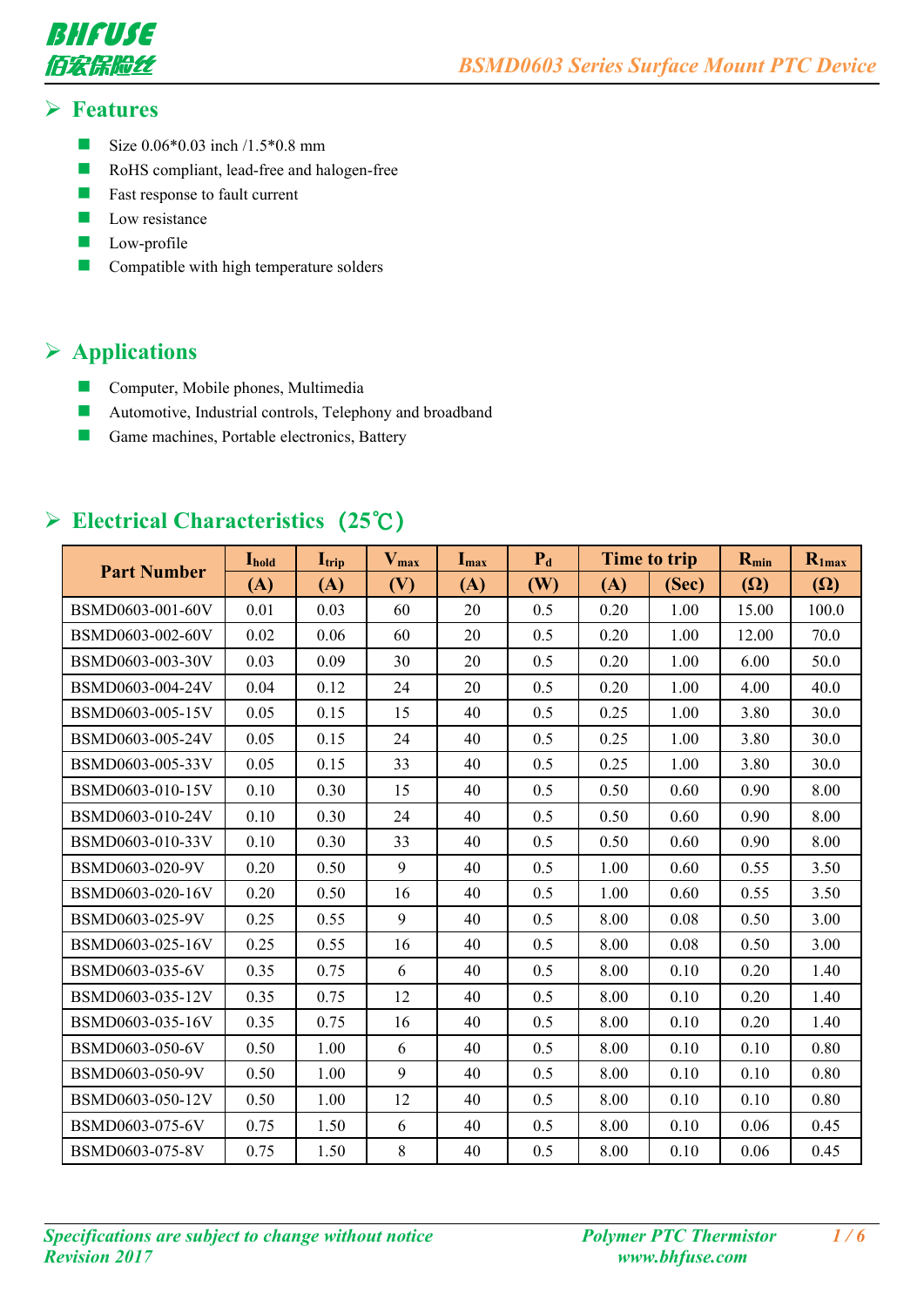

 $I_{\text{hold}}$  = Hold current: maximum current device will pass without tripping in 25°C still air.

**I**<sub>trip</sub> = Trip current: minimum current at which the device will trip in 25°C still air.

 $V_{\text{max}}$  = Maximum voltage device can withstand without damage at rated current (Imax)

**Imax** = Maximum fault current device can withstand without damage at rated voltage (Vmax)

 $P_{d \text{ typ.}}$  = Typical power dissipated from device when in the tripped state at 25°C still air.

**Rmin** = Minimum resistance of device in initial (un-soldered) state.

 $$ **Caution:** Operation beyond the specified ratings may result in damage and possible arcing and flame.

#### **WARNING**

- Users shall independently assess the suitability of these devices for each of their applications.
- Operation of these devices beyond the stated maximum ratings could result in damage to the devices and lead to electrical arcing and/or fire.
- These devices are intended to protect against the effects of temporary over-current or over-temperature conditions and are not intended to perform as protective devices where such conditions are expected to be repetitive or prolonged in duration.
- Exposure to silicon-based oils, solvents, electrolytes, acids, and similar materials can adversely affect the performance of these PPTC devices.
- $\blacksquare$  These devices undergo thermal expansion under fault conditions, and thus shall be provided with adequate space and be protected against mechanical stresses.
- Circuits with inductance may generate a voltage (L di/dt) above the rated voltage of the PPTC device.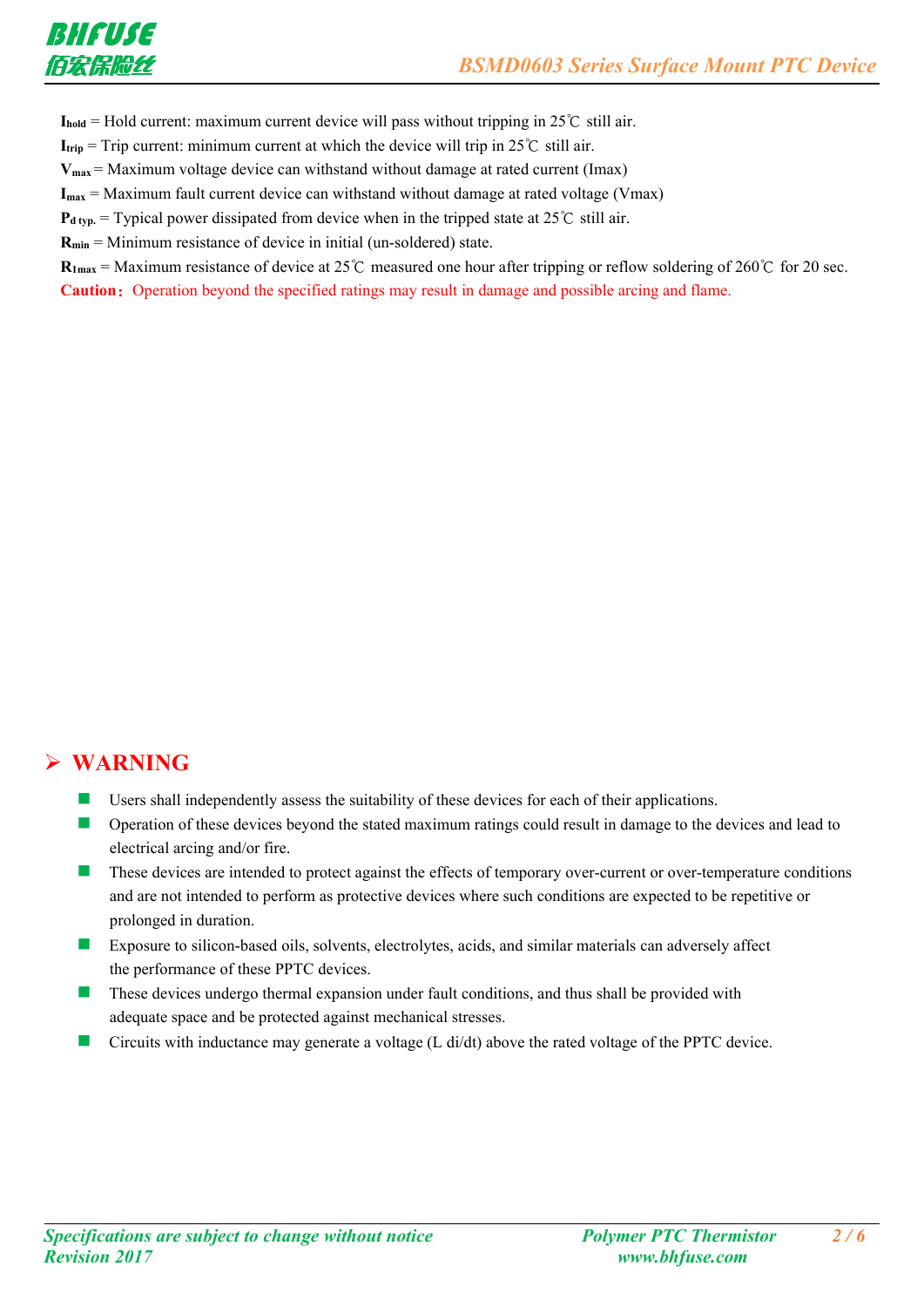

**Thermal Derating Curve Typical Time-to-Trip At 25℃**





| <b>Part Number</b>  |                 | Ambient operating temperature hold current(I <sub>hold</sub> ) |              |                |                |                |                |       |        |
|---------------------|-----------------|----------------------------------------------------------------|--------------|----------------|----------------|----------------|----------------|-------|--------|
|                     | $-40^{\circ}$ C | $-20^{\circ}C$                                                 | $0^{\circ}C$ | $25^{\circ}$ C | $40^{\circ}$ C | $50^{\circ}$ C | $60^{\circ}$ C | 70°C  | 85°C   |
| <b>BSMD0603-001</b> | 0.016           | 0.014                                                          | 0.012        | 0.010          | 0.008          | 0.007          | 0.006          | 0.005 | 0.0035 |
| BSMD0603-002        | 0.031           | 0.027                                                          | 0.024        | 0.020          | 0.016          | 0.014          | 0.012          | 0.011 | 0.007  |
| BSMD0603-003        | 0.048           | 0.041                                                          | 0.036        | 0.030          | 0.024          | 0.021          | 0.018          | 0.016 | 0.011  |
| BSMD0603-004        | 0.052           | 0.048                                                          | 0.044        | 0.040          | 0.032          | 0.028          | 0.024          | 0.020 | 0.012  |
| BSMD0603-005        | 0.065           | 0.060                                                          | 0.055        | 0.050          | 0.040          | 0.035          | 0.031          | 0.025 | 0.015  |
| BSMD0603-010        | 0.13            | 0.12                                                           | 0.11         | 0.10           | 0.08           | 0.07           | 0.06           | 0.05  | 0.03   |
| BSMD0603-020        | 0.27            | 0.25                                                           | 0.23         | 0.20           | 0.17           | 0.14           | 0.12           | 0.10  | 0.07   |
| BSMD0603-025        | 0.32            | 0.29                                                           | 0.27         | 0.25           | 0.21           | 0.18           | 0.16           | 0.14  | 0.10   |
| BSMD0603-035        | 0.47            | 0.41                                                           | 0.38         | 0.35           | 0.29           | 0.26           | 0.24           | 0.20  | 0.14   |
| <b>BSMD0603-050</b> | 0.67            | 0.59                                                           | 0.51         | 0.50           | 0.41           | 0.37           | 0.34           | 0.29  | 0.20   |
| BSMD0603-075        | 0.98            | 0.85                                                           | 0.81         | 0.75           | 0.60           | 0.54           | 0.44           | 0.40  | 0.31   |

#### **Thermal Derating Chart**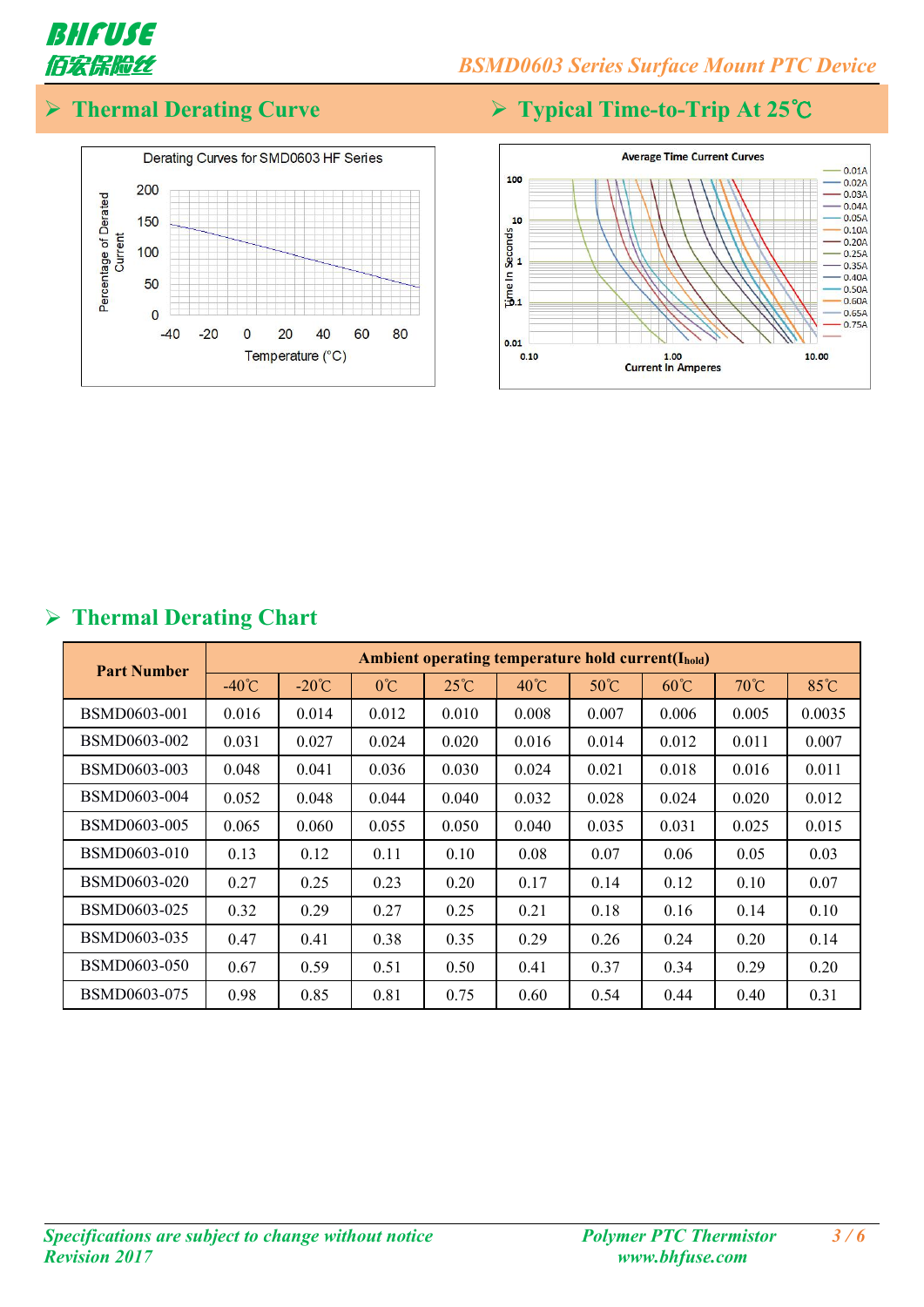

## **Soldering Parameters**



| <b>Profile Feature</b>                              | Pb-Free Assembly                             |
|-----------------------------------------------------|----------------------------------------------|
| Average Ramp-Up Rate $(T_{\text{Smax}})$ to $T_p$ ) | $3^{\circ}$ C/second max                     |
| Preheat                                             |                                              |
| -Temperature Min(Ts <sub>min</sub> )                | $150^{\circ}$ C                              |
| -Temperature $Max(Ts_{max})$                        | $200^{\circ}$ C                              |
| $-Time(Ts_{min}$ to $Ts_{max})$                     | $60~180$ seconds                             |
| Time maintained above:                              |                                              |
| $-Temperature(TL)$                                  | $217^{\circ}$ C                              |
| $-Time(t_L)$                                        | $60$ ~150 seconds                            |
| Peak Temperature $(T_p)$                            | $260^{\circ}$ C                              |
| <b>Ramp-Down Rate</b>                               | $6^{\circ}$ C/second max                     |
| Time 25°C to Peak Temperature                       | 8 minutes max                                |
| <b>Storage Condition</b>                            | $0^{\circ}C - 30^{\circ}C$ , $30\% - 60\%RH$ |

Recommended reflow methods: IR, vapor phase oven, hot air oven, N2 environment for lead-free.

- Recommended maximum paste thickness is 0.25mm.
- Devices can be cleaned using standard industry methods and solvents.

**Note 1: All temperature refer to topside of the package, measured on the package body surface.**

**Note 2: Ifreflow temperatures exceed the recommended profile, devices may not meet the performance requirements.**

#### **Environmental Specifications**

| <b>Test</b>                                                                        | <b>Conditions</b>                             | <b>Resistance change</b> |
|------------------------------------------------------------------------------------|-----------------------------------------------|--------------------------|
| Passive aging                                                                      | +85 $\degree$ C, 1000 hrs.                    | $\pm 5\%$ typical        |
| Humidity aging                                                                     | +85 $\degree$ C, 85% R.H., 168 hours          | $\pm 5\%$ typical        |
| Thermal shock                                                                      | $+85^{\circ}$ C to -40 $^{\circ}$ C, 20 times | $\pm 33\%$ typical       |
| Resistance to solvent                                                              | MIL-STD-202, Method 215                       | No change                |
| Vibration                                                                          | MIL-STD-202, Method 201                       | No change                |
| Ambient operating conditions : - 40 °C to +85 °C                                   |                                               |                          |
| Maximum surface temperature of the device in the tripped state is 125 $^{\circ}$ C |                                               |                          |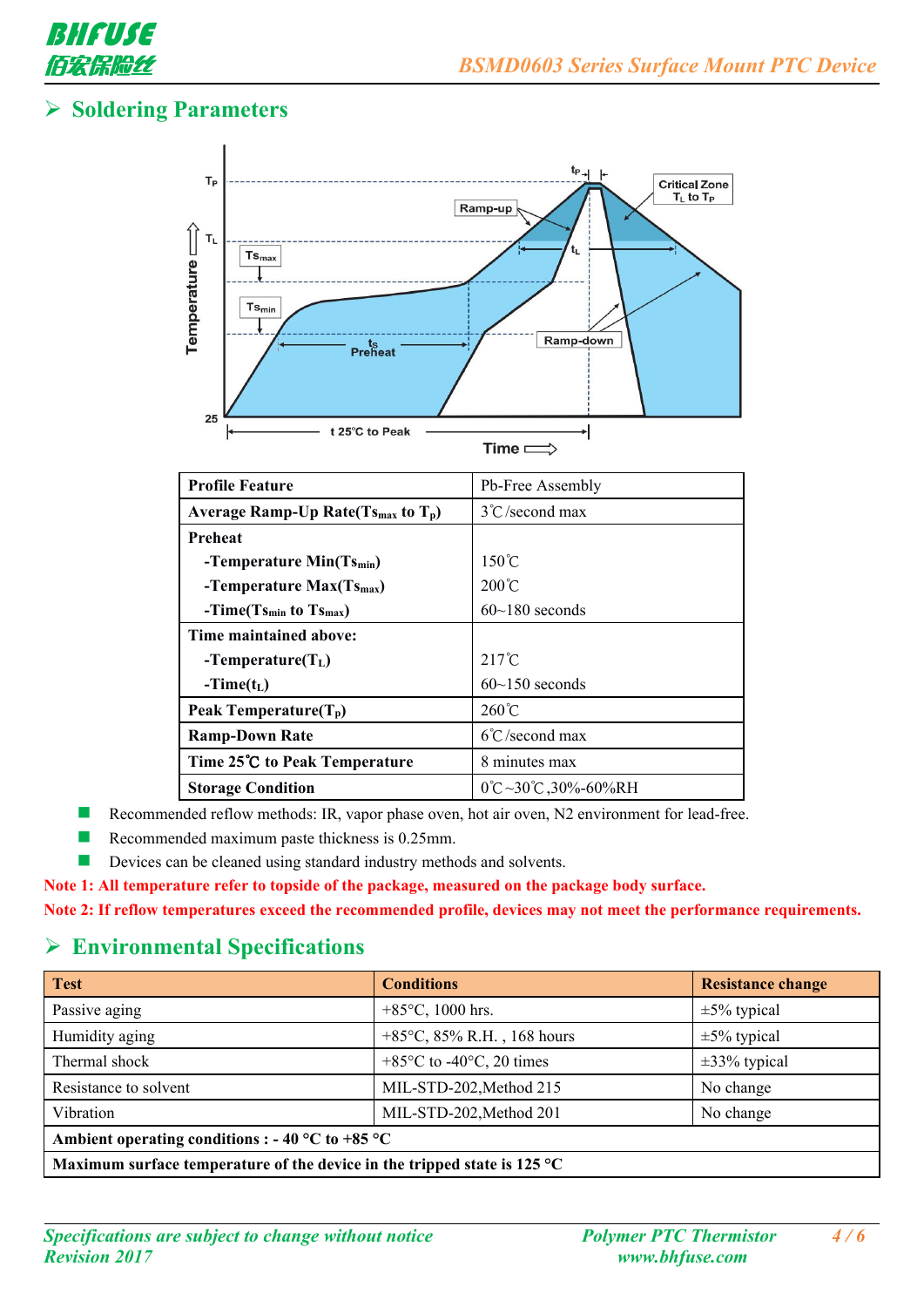

# **Physical Dimensions & Recommended Pad Layout (mm)**





|                    |                          |          |      | $\mathbf{A}$ |            | $\bf{B}$   |      | $\mathbf C$ | D          | ${\bf E}$  |
|--------------------|--------------------------|----------|------|--------------|------------|------------|------|-------------|------------|------------|
| <b>Part Number</b> | <b>Marking</b>           | Quantity | Min  | <b>Max</b>   | <b>Min</b> | <b>Max</b> | Min  | <b>Max</b>  | <b>Min</b> | <b>Min</b> |
| BSMD0603-001-60V   | X                        | 4000     | 1.45 | 1.85         | 0.65       | 1.05       | 0.40 | 1.00        | 0.15       | 0.10       |
| BSMD0603-002-60V   | Y                        | 4000     | 1.45 | 1.85         | 0.65       | 1.05       | 0.40 | 1.00        | 0.15       | 0.10       |
| BSMD0603-003-30V   | Z                        | 4000     | 1.45 | 1.85         | 0.65       | 1.05       | 0.40 | 1.00        | 0.15       | 0.10       |
| BSMD0603-004-24V   | $\overline{\phantom{a}}$ | 4000     | 1.45 | 1.85         | 0.65       | 1.05       | 0.40 | 1.00        | 0.15       | 0.10       |
| BSMD0603-005-15V   | $\overline{\phantom{a}}$ | 4000     | 1.45 | 1.85         | 0.65       | 1.05       | 0.40 | 1.00        | 0.15       | 0.10       |
| BSMD0603-005-24V   | $\blacksquare$           | 4000     | 1.45 | 1.85         | 0.65       | 1.05       | 0.40 | 1.00        | 0.15       | 0.10       |
| BSMD0603-005-33V   | $\blacksquare$           | 4000     | 1.45 | 1.85         | 0.65       | 1.05       | 0.40 | 1.00        | 0.15       | 0.10       |
| BSMD0603-010-15V   | $\mathbf{1}$             | 5000     | 1.45 | 1.85         | 0.65       | 1.05       | 0.40 | 1.00        | 0.15       | 0.10       |
| BSMD0603-010-24V   | $\mathbf{1}$             | 5000     | 1.45 | 1.85         | 0.65       | 1.05       | 0.40 | 1.00        | 0.15       | 0.10       |
| BSMD0603-010-33V   | $\mathbf{1}$             | 5000     | 1.45 | 1.85         | 0.65       | 1.05       | 0.40 | 1.00        | 0.15       | 0.10       |
| BSMD0603-020-9V    | 2                        | 5000     | 1.45 | 1.85         | 0.65       | 1.05       | 0.40 | 1.00        | 0.15       | 0.10       |
| BSMD0603-020-16V   | $\overline{2}$           | 5000     | 1.45 | 1.85         | 0.65       | 1.05       | 0.40 | 1.00        | 0.15       | 0.10       |
| BSMD0603-025-9V    | $\overline{2}$           | 5000     | 1.45 | 1.85         | 0.65       | 1.05       | 0.40 | 1.00        | 0.15       | 0.10       |
| BSMD0603-025-16V   | $\overline{2}$           | 5000     | 1.45 | 1.85         | 0.65       | 1.05       | 0.40 | 1.00        | 0.15       | 0.10       |
| BSMD0603-035-6V    | $\overline{3}$           | 5000     | 1.45 | 1.85         | 0.65       | 1.05       | 0.40 | 1.00        | 0.15       | 0.10       |
| BSMD0603-035-12V   | $\overline{3}$           | 5000     | 1.45 | 1.85         | 0.65       | 1.05       | 0.40 | 1.00        | 0.15       | 0.10       |
| BSMD0603-035-16V   | $\overline{3}$           | 5000     | 1.45 | 1.85         | 0.65       | 1.05       | 0.40 | 1.00        | 0.15       | 0.10       |
| BSMD0603-050-6V    | 5                        | 4000     | 1.45 | 1.85         | 0.65       | 1.05       | 0.55 | 1.15        | 0.15       | 0.10       |
| BSMD0603-050-9V    | 5                        | 4000     | 1.45 | 1.85         | 0.65       | 1.05       | 0.55 | 1.15        | 0.15       | 0.10       |
| BSMD0603-050-12V   | 5                        | 4000     | 1.45 | 1.85         | 0.65       | 1.05       | 0.55 | 1.15        | 0.15       | 0.10       |
| BSMD0603-075-6V    | $\overline{7}$           | 4000     | 1.45 | 1.85         | 0.65       | 1.05       | 0.55 | 1.15        | 0.15       | 0.10       |
| BSMD0603-075-8V    | $\overline{7}$           | 4000     | 1.45 | 1.85         | 0.65       | 1.05       | 0.55 | 1.15        | 0.15       | 0.10       |